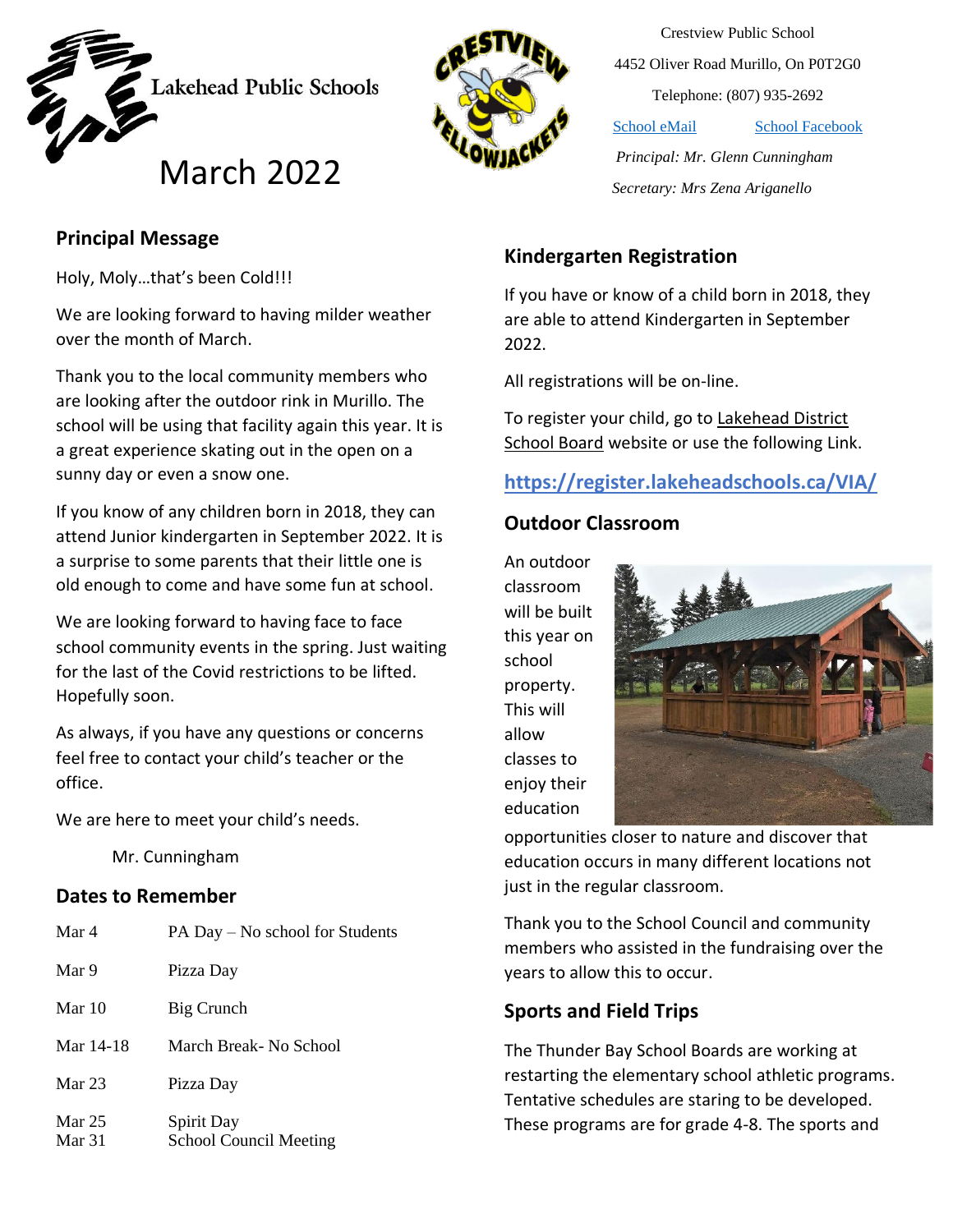activities that will be offered this year are being finalized. Super News!

Also, currently, we are able to take a bus on field trips. So, hopefully, field trips will be restarted once various locations restaff and get ready for the students to visit.

More to come as teachers look for learning opportunities in the community to enhance their programs.

### **Health Unit Information**

<https://www.tbdhu.com/safereturn>

for direct email access to Covid information

[covidschools@tbdhu.com](mailto:covidschools@tbdhu.com)

## **School Cash Online**

We now have 100% of households signed up.

Please log in [www.schoolcashonline.com](http://www.schoolcashonline.com/) and check for any upcoming catered lunches/ permission forms/donations etc.

Currently available:



**Golden Bakery Pizza: \$3.00**

March 9<sup>th</sup>

March 23rd



**Milk cards available**: \$20 for a 20 punch milk card

Reminder that we do not accept cash and all orders are done online [www.schoolcashonline.com](http://www.schoolcashonline.com/)

If you have any questions, please contact the office at 935-2692 or email

[Crestview\\_Secretary@lakeheadschools.ca](mailto:Crestview_Secretary@lakeheadschools.ca)

## **School Council**

### **Virtual School Council Meeting**

#### **March 31st**

#### **6:30**

Use the Microsoft Link below to join the meeting.

Meeting is open to all!

Microsoft Teams meeting

**Join on your computer or mobile app**

**[Click here to join the meeting](https://teams.microsoft.com/l/meetup-join/19%3ameeting_NjFiMDM2YWQtM2Q2ZS00ODYwLTljZDAtMzA0NzNjODg4YjE0%40thread.v2/0?context=%7b%22Tid%22%3a%225ef3aa77-9db1-48aa-af60-aae95d141f03%22%2c%22Oid%22%3a%22dab15e80-a621-4b20-9730-8376d1326593%22%7d)**

[Learn More](https://aka.ms/JoinTeamsMeeting) | [Meeting options](https://teams.microsoft.com/meetingOptions/?organizerId=dab15e80-a621-4b20-9730-8376d1326593&tenantId=5ef3aa77-9db1-48aa-af60-aae95d141f03&threadId=19_meeting_NjFiMDM2YWQtM2Q2ZS00ODYwLTljZDAtMzA0NzNjODg4YjE0@thread.v2&messageId=0&language=en-US)

## **Helpful Links and Apps**

Just hover over the image:





School Cash online is a secure, convenient way parents to purchase items and pay for student fees online.



Report your child's planned absences. SchoolMessenger replaces the previous Safe Arrival Parent Portal.